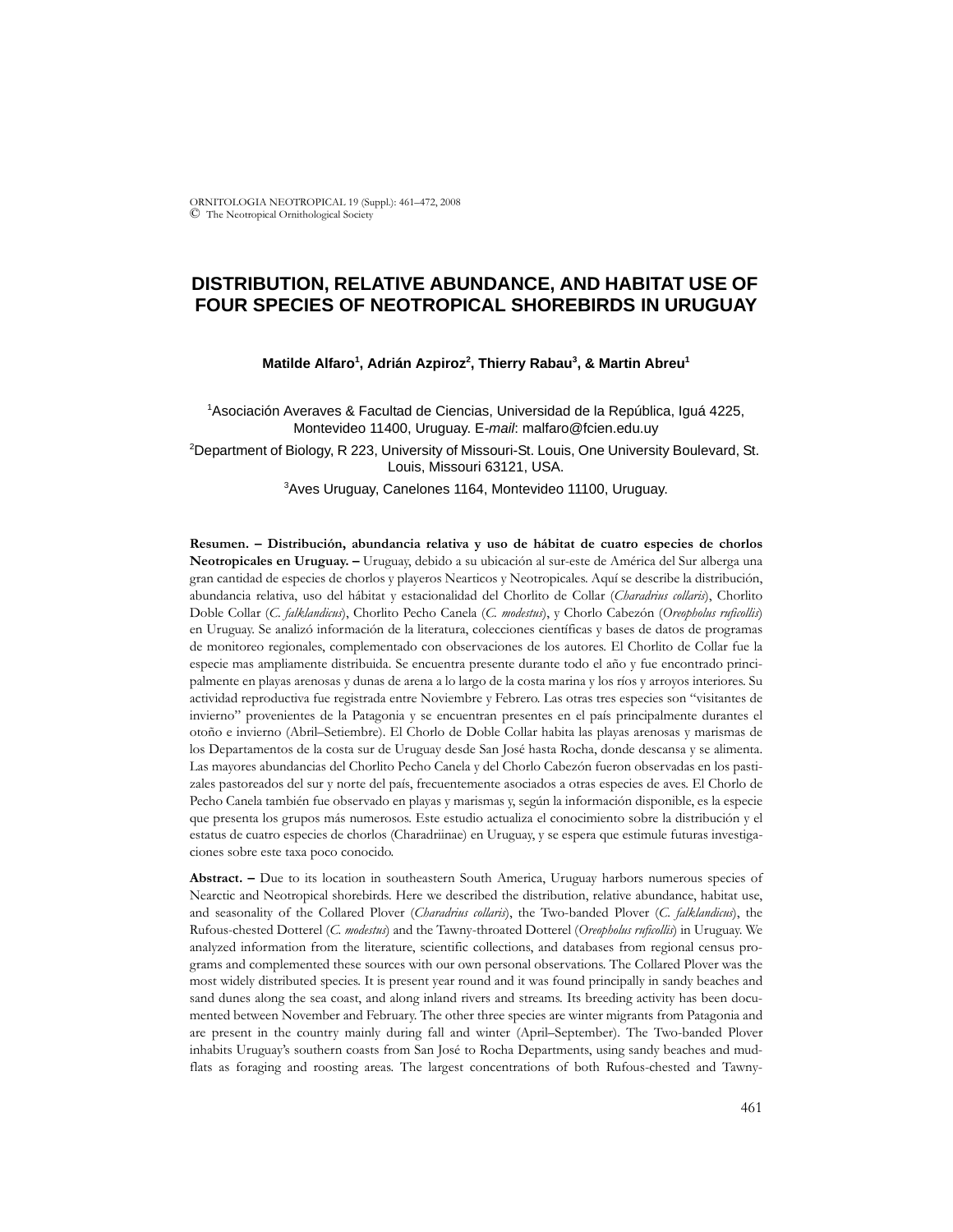#### ALFARO *ET AL.*

throated dotterels were observed in grazed grasslands in southern and northern Uruguay, frequently in association with other bird species. The Rufous-chested Dotterel also inhabited beaches and mudflats and, according to the available data, it is the species found in largest groups. This study updates the knowledge on distribution and status of four Charadriinae shorebirds in Uruguay, and we hope it will stimulate further research of these little-known taxa. *Accepted 29 October 2007.*

**Key words:** Charadriinae, distribution, relative abundance, habitat use, Uruguay.

## INTRODUCTION

Uruguay lies in southeastern South America, a region which is rich in shorebirds species, most of them migrants coming from North and South America (Myers & Myers 1979, Vooren & Chiaradia 1990, Azpiroz 2003, Blanco *et al.* 2004). In general, there is a gap of information on the ecology of many shorebirds species in the world, and this is particularly true for those from South America (Piersma *et al.*1997). Knowledge of Neotropical shorebirds species has increased in the last years, especially in Argentina (e.g., Isacch & Martínez 2003a, 2003b; Blanco *et al.* 2004, 2006; Isacch *et al.* 2005). In Uruguay, however, only limited information on the biology of these species is available (e.g., Teague 1955, Gerzenstein 1965, Gore & Gepp 1978, Azpiroz 2003, Blanco *et al.* 2004, Alfaro & Clara 2007).

Neotropical Charadriinae plovers are represented, in Uruguay, by one resident, the Collared Plover (*Charadrius collaris*), and three migrants, the Two-banded Plover (*Charadrius falklandicus*), the Rufous-chested Dotterel (*Charadrius modestus*), and the Tawnythroated Dotterel (*Oreopholus ruficollis*) (Azpiroz 2003). Rufous-chested Dotterel and Tawny-throated Dotterel have populations that breed in Argentina and Chile during the austral summer and migrate north afterwards, following the Atlantic coast, and up to Uruguay and southern Brazil (Gore & Gepp 1978, Vooren & Chiaradia 1990). The Two-banded Plover has resident populations in southern South America and southern

Brazil, and migrant populations that breed in southern Argentina and the Falklands Islands, and then move north up to Central Chile on the Pacific coast, and up to Buenos Aires Province, Uruguay and southern Brazil along the Atlantic coast (Gore & Gepp 1978, Vooren and Chiaradia 1990, Wetlands International 2006).

Some information on the distribution, relative abundance, habitat use and seasonality of these four species in Uruguay is available (Teague 1955, Gerzenstein 1965, Gore & Gepp 1978, Azpiroz 2003, Blanco *et al.* 2004), but no thorough analysis has been conducted. Updated data on the biology of these shorebirds would help trigger more in-depth studies, and are also a key to any conservationoriented activities. In order to provide a clear picture of basic aspects of the biology of these species in Uruguay, we compiled historical and recent published information and coupled this with data from our own field work, the latter concentrated mainly in wetlands of southern Maldonado and Rocha Departments, and native grasslands of southwestern Salto Department.

### STUDY AREA AND METHODS

*Study area.* Uruguay is located between 30º09' to 34º56'S, and 53º 06' to 58º21'W, and shares borders with Brazil to the east and Argentina to the west (Fig. 1). Geographically, it is characterized by extensive slightly rolling plains with a mean altitude of 120 m (Chebataroff 1979). It has a temperate-subtropical climate with well defined seasons and a mean temper-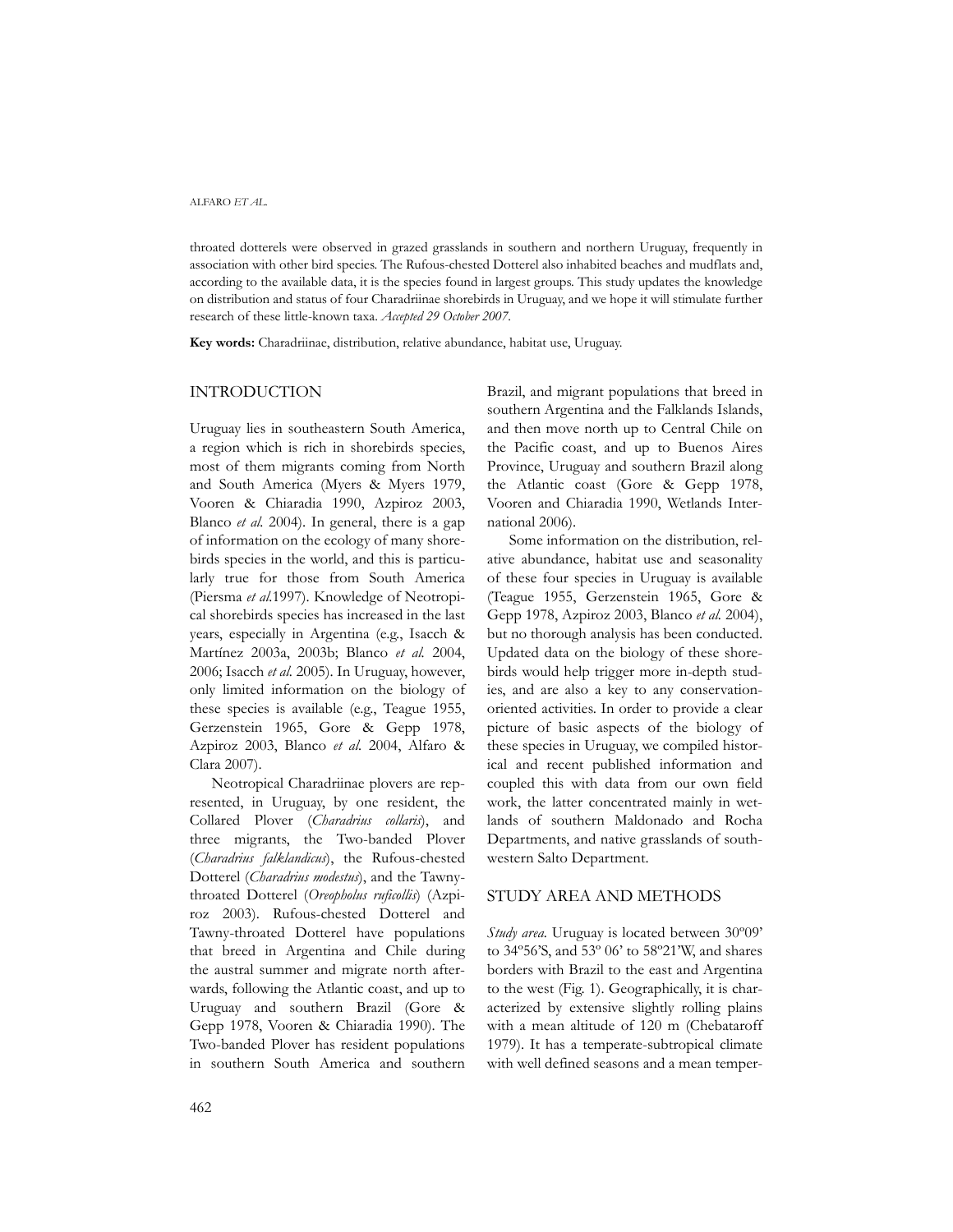DISTRIBUTION OF CHARADRIINAE IN URUGUAY



FIG. 1. Map of Uruguay showing the 19 Departments, the main Rivers and location of Rocha Lagoon (1), José Ignacio Lagoon (3) and Cuchilla de Arerunguá (3). A = Artigas, S = Salto, P = Paysandú, RN = Río Negro, SO = Soriano, C = Colonia, SJ = San José, F = Florida, FL = Flores, D = Durazno, CA = Canelones, M = Montevideo, MA = Maldonado, L = Lavalleja, R = Rocha, TT = Treinta y Tres, CL = Cerro Largo, T = Tacuarembó, and RI = Rivera.

ature of 16ºC in the south of the country (Chebataroff 1979).

Systematic shorebird counts were conducted in southeastern and northern Uruguay. The Rocha Lagoon (34º33'S, 54º22'W), one of the main study sites, is a coastal water body located in Rocha Department, 10 km west of La Paloma (Fig. 1). At its southern end, there is a sandbar that may intermittently separate the lagoon from the sea; during the winter, however, it generally remains open, due to natural or human-related activities, generating an estuarine system with a strong salinity gradient (Pintos *et al.* 1988, Conde *et al.* 2000). The study sites included the portion of the sandbar which is under strong sea influence, generating a typical mudflat with shallow water and salt marshes (34º40'S, 54º16'W), and the coastal grasslands along the flooding plains south-west of the lagoon, Estancia La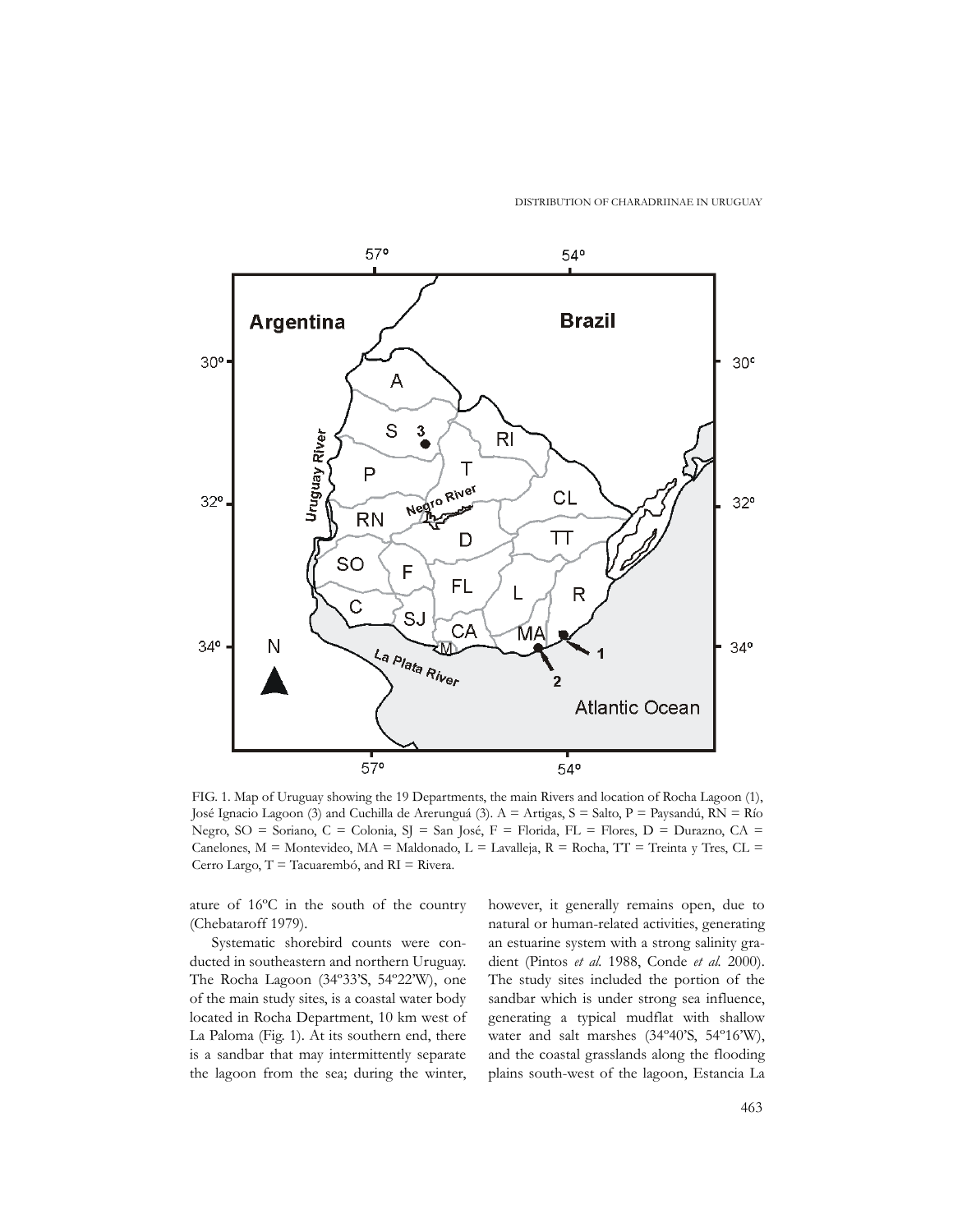| Species                 | records | Number of Number of<br>localities | Localities |        |                       | Sources    |                           |                      |               |                    |
|-------------------------|---------|-----------------------------------|------------|--------|-----------------------|------------|---------------------------|----------------------|---------------|--------------------|
|                         |         |                                   | Historical | Recent | Historical/<br>Recent | Literature | Scientific<br>collections | Wetlands<br>database | Pers.<br>com. | Authors<br>records |
| Collared Plover         | 166     | 85                                | 23         | 64     | 2                     | $\sigma$   | 34                        | 24                   | 29            | 73                 |
| Two-banded Plover       | 110     | 31                                | 10         | 21     |                       | 4          | 15                        |                      |               | 67                 |
| Rufous-chested Dotterel | 126     | 47                                | 17         | 34     | 4                     | 6          | 22                        | 22                   | C.            | 71                 |
| Tawny-throated Dotterel | 35      | 27                                | 16         | 11     |                       | っ          |                           |                      | 4             | 11                 |

TABLE 1. Number of records and localities per species. His/Rec localities means that we have historical and recent data of the same site.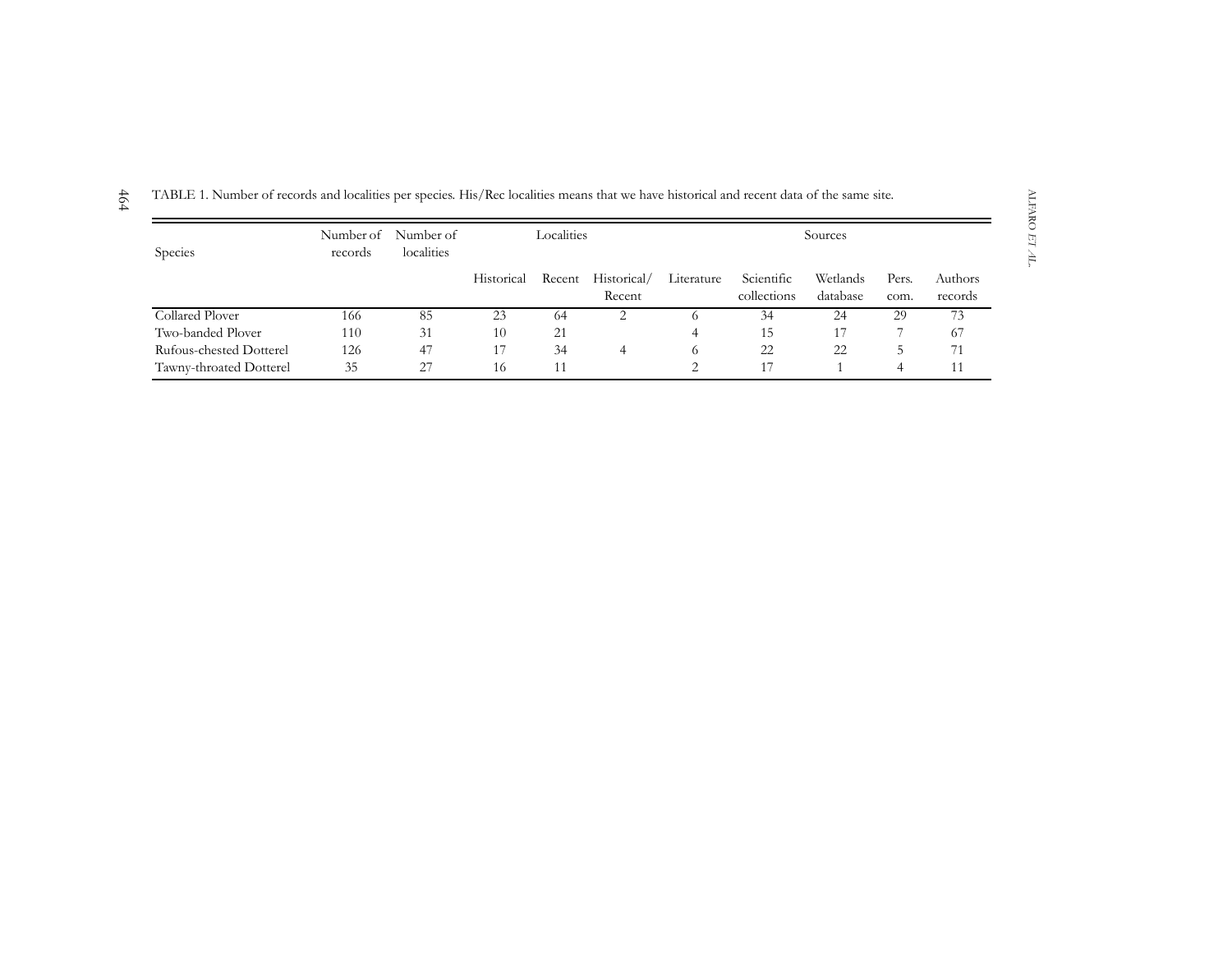Rinconada (34º40'S, 54º18'W). Other study sites in this region are the southern section of José Ignacio Lagoon (34º50'S, 54º40'W) and Esteros del Arroyo Maldonado (34º54'S, 54º53'W), in Maldonado Department, and Bañado de los Indios (33° 56'S, 53°40'W) along Route 14, km 487–488, in Rocha Department. The former is a coastal lagoon with similar characteristics to those of Rocha Lagoon, and the latter are wetlands with diverse aquatic plant communities and fresh water marshes (PROBIDES 1999). Research in northern Uruguay was conducted in grasslands surroundings of Cuchilla de Arerunguá (31°28'S 56°40'W) in Salto Department. The natural grasslands of this region are used for livestock production and most of the fields surveyed have never been tilled or developed (Sturm 2001, Azpiroz pers. observ.).

*Distribution, relative abundance and habitat use.* In order to determine the relative abundance and seasonality of the study species within such areas, census at sites in southeastern and northern Uruguay were conducted.

Matilde Alfaro (MAl) studied the seasonality and habitat use of *Charadrius* spp. at Rocha Lagoon (34º37'S; 54º17'W), one of the main areas used by these species in Uruguay. Shorebird counts were conducted along a 1.5 km line transect parallel to Rocha Lagoon's sandbar every 15 days during 2006 except in June. Adrián Azpiroz (AA) did monthly counts at José Ignacio and Rocha lagoons and at Bañado de los Indios from January 1998 to December 1999 and more sporadically during 2000 and 2001. AA also conducted surveys every two months in grassland habitat in southeastern Salto department, from July 2004 to December 2005. Thierry Rabau (TR) and Martin Abreu (MAb) conducted sporadic censuses, mainly at José Ignacio Lagoon from 1991 to 2006 and at Esteros del Arroyo Maldonado from 1993 to 2006, and at Rocha Lagoon from 2003 to 2006, respectively. All the authors have been involved in additional shorebird censuses during the last several years, mainly as part of the Neotropical Waterbirds Census organized annually by Wetlands International.

To determine the most frequently used type of habitat by each of the species we used the information obtained in all the surveys and calculated the percentage of species that was observed in each habitat. In the cases when one individual or a group of individuals were observed using more than one type of habitat in one occasion, the individual or the group were considered using both types of habitats.

Distribution maps for each species were created by plotting historical and recent species records onto base maps of Uruguay. Information was obtained from the literature (Durnford 1876, Alpin 1894, Wetmore 1926, Teague 1955, Gore & Gepp 1978, González *et al.* in press.), specimens of scientific collections (MNHN-National Museum of Natural History and ZVC-Vertebrate Zoology Collection at the University of the Republic of Uruguay), Wetlands International data base (2004–2006), and observations by the authors and others. For each record, the following data were obtained when possible: location, date, numbers, habitat type, and activity (breeding, resting and/or feeding). For those cases in which geographical coordinates were not provided, we located the site and determined coordinates using 1:20,000 scale maps of the country.

## RESULTS

A total of 437 records distributed among 136 localities from 1876 to 2007 were compiled (Table 1). Records obtained between 1876 and 1989 were considered as historical, and those from 1990 to 2007 as recent; this distinction was done because, since 1990, records of these species in Uruguay signifi-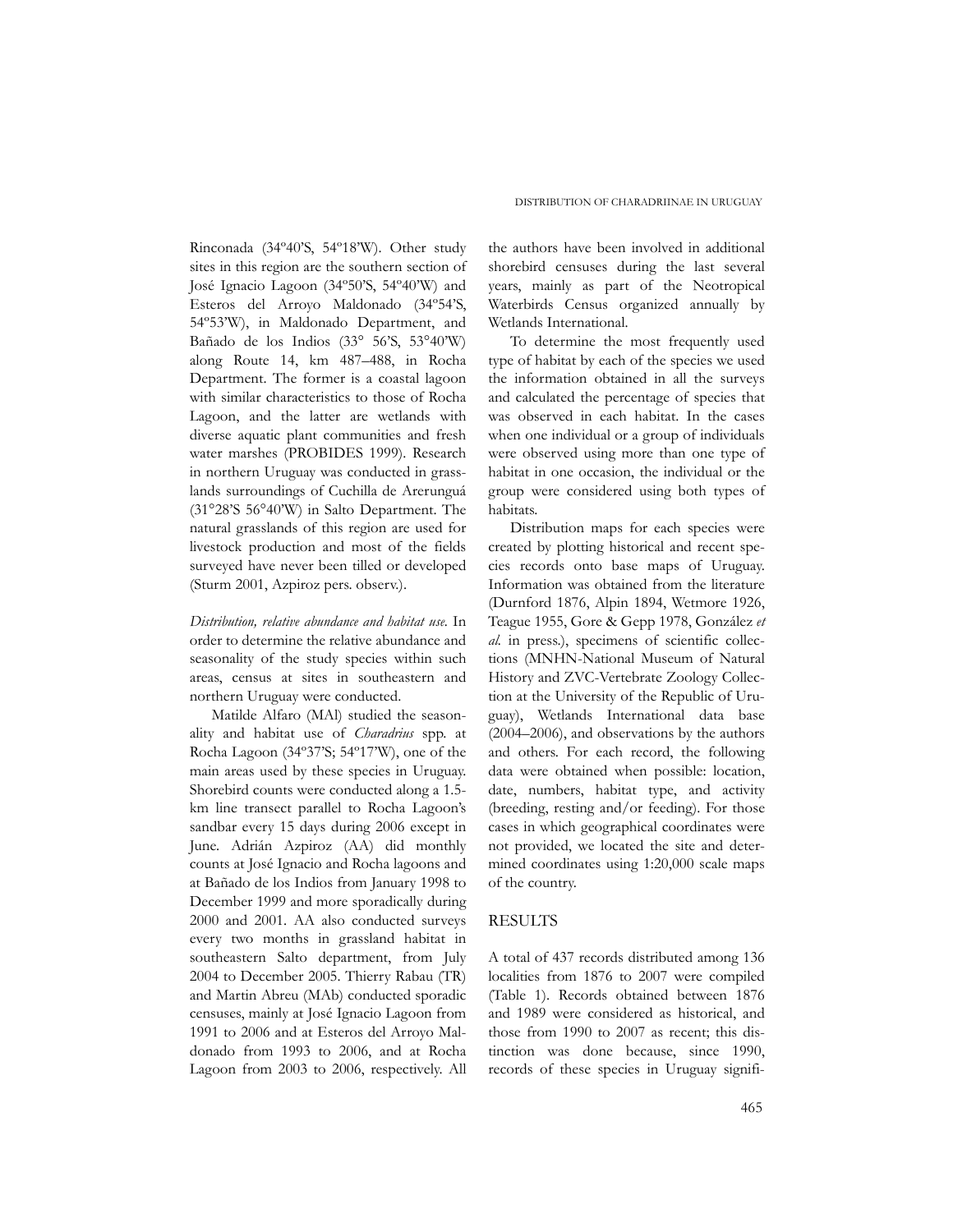| Departments    | Number of sites | Collared Plover            |                                |                                      | Tawny-throated        |  |  |
|----------------|-----------------|----------------------------|--------------------------------|--------------------------------------|-----------------------|--|--|
|                | studied         | 1921-2007                  | Two-banded Plover<br>1919-2007 | Rufous-chested Dotterel<br>1876-2006 | Dotterel<br>1956-2006 |  |  |
| Artigas        | 6               | 21(2, 3, 12)               |                                |                                      |                       |  |  |
| Canelones      | 12              | $16(1, 4, 6-8, 10, 11)$    | 9(1, 4, 5)                     | $18(3-5, 8)$                         | $1$ skin $(5)$        |  |  |
| Cerro Largo    |                 | 2(10)                      |                                |                                      |                       |  |  |
| Colonia        | 3               | $3 \sin(1, 7)$             | 1(4)                           | 5 skin (4, 7)                        | 4 skin (4, 7, 8)      |  |  |
| Durazno        |                 | $1$ skin $(3)$             |                                |                                      |                       |  |  |
| Flores         |                 |                            |                                |                                      | 7 skin (5, 6, 8)      |  |  |
| Florida        | 3               |                            |                                |                                      | 40(5, 6)              |  |  |
| Lavalleja      | 3               | 22(6)                      |                                | 178(6)                               | 5(6)                  |  |  |
| Maldonado      | 26              | $55(1, 2, 4, 5, 7, 10-12)$ | $472(1-12)$                    | $924(4-8)$                           | 27(7)                 |  |  |
| Montevideo     | 6               | $11(4-8)$                  | 9(2, 4, 5, 7)                  | 5(4, 5, 7)                           |                       |  |  |
| Paysandú       | 2               | 5(2, 11)                   |                                |                                      |                       |  |  |
| Rio Negro      | 3               | 23(3, 10, 12)              |                                |                                      |                       |  |  |
| Rivera         | 0               |                            |                                |                                      |                       |  |  |
| Rocha          | 41              | $187(1-12)$                | $109(1-9, 11, 12)$             | $1283(4-8)$                          | $145(5-8)$            |  |  |
| Salto          | 5               |                            |                                | 310(7)                               | 109(5, 7)             |  |  |
| San José       | 6               | 22(1, 2, 7, 9, 10, 12)     | 65(2, 7, 8)                    | $105(2, 4-8)$                        | 34(7, 8)              |  |  |
| Soriano        | 2               |                            |                                | 1 skin, present $(3, 4)$             |                       |  |  |
| Tacuarembo     | 9               | $30(1, 10-12)$             |                                |                                      |                       |  |  |
| Treinta y Tres | 3               | 10(11)                     |                                |                                      |                       |  |  |

4 6 6 TABLE 2. Maximum numbers of the four species by Department in Uruguay from 1893 to 2007. Numbers between brackets indicate the month where the species was registered.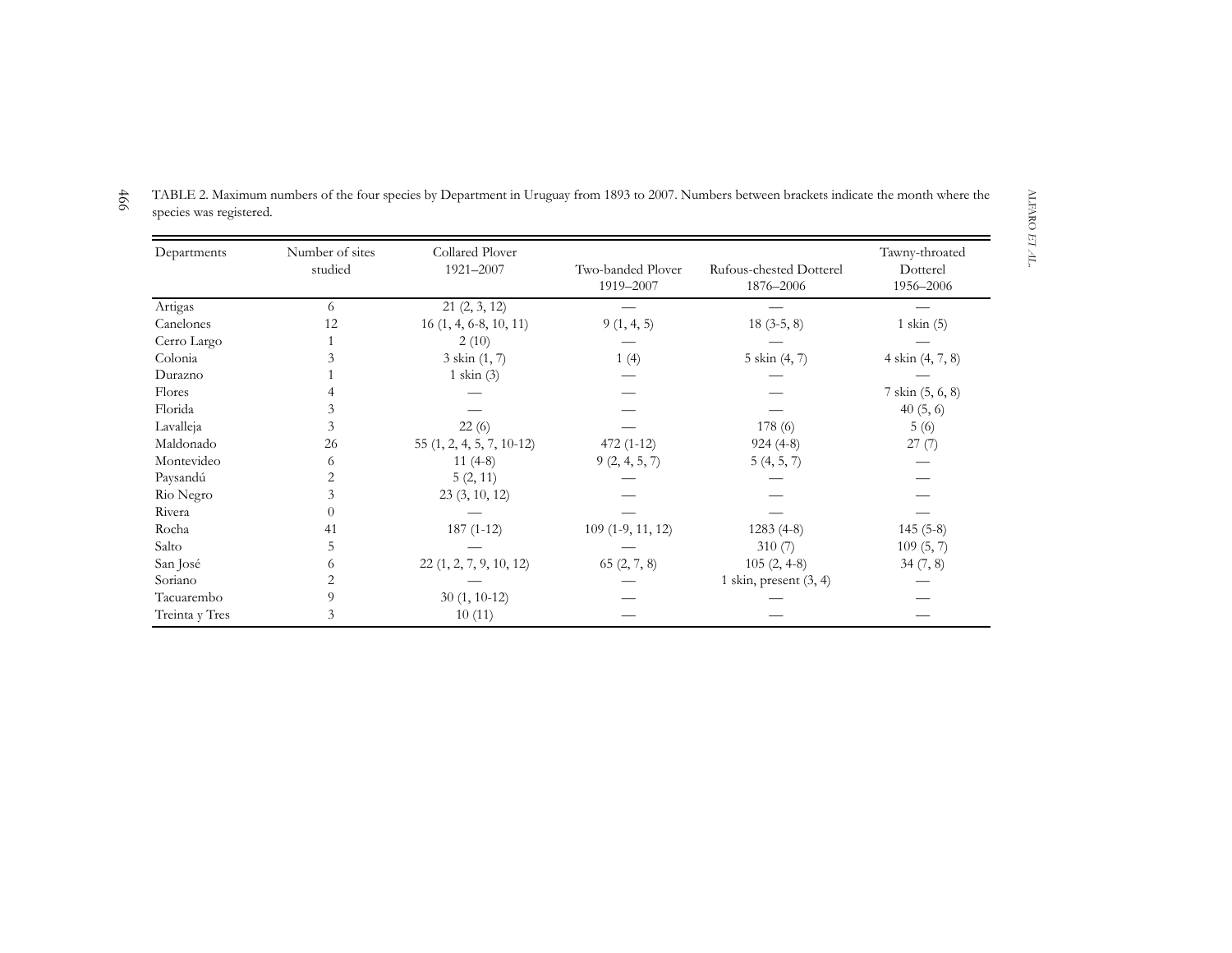#### DISTRIBUTION OF CHARADRIINAE IN URUGUAY



FIG. 2. Distribution maps of the studied species showing the specific location where it was registered (dots). Grey dots are the historical locations (1876–1989) and black dots the recent (1990–2007). Dots with a close star sign indicate a breeding location.

cantly increased and became more frequent, possibly due to an increasing general interest in ornithology. Tables 1 and 2 provide a summary of these data. Although localities are distributed throughout the country, a significant number of them concentrate in Rocha and Maldonado Departments (Table 2). The level of information for each record varied: 99.2% provided geographic coordinates, 99.7% the date, 92% the type of habitat, 77% the number of individuals, and 32% activity information.

We classified habitat data in six categories: 1) Pasture lands, which included two types of grazed grasslands: coastal grasslands, located in the flooding plains of coastal lagoons, and La Plata River, and inland grasslands, 2) Rice land, areas of rice monoculture, 3) Sandy beaches, along the coast and along inland rivers, 4) Sand dunes, sand mounds with or without sparse vegetation, 5) Mudflats, estuarine environments, either brackish or fresh water marshes, and 6) Rocky points, marine environments generally situated at both sides of a beach and composed by rocks, sand and shell deposits from marine invertebrates.

The Collared Plover was recorded in 14 departments, mainly along the margin of rivers, streams, lagoons and on the Atlantic coast (Fig. 2). Although it was observed in the six of the defined habitat types, most records were obtained in sandy beaches and sand dunes (Table 3). Its breeding activity spans from November to February, when it uses sandy beaches and dunes, sometimes (four records) in association with Yellow-billed Terns (*Sterna*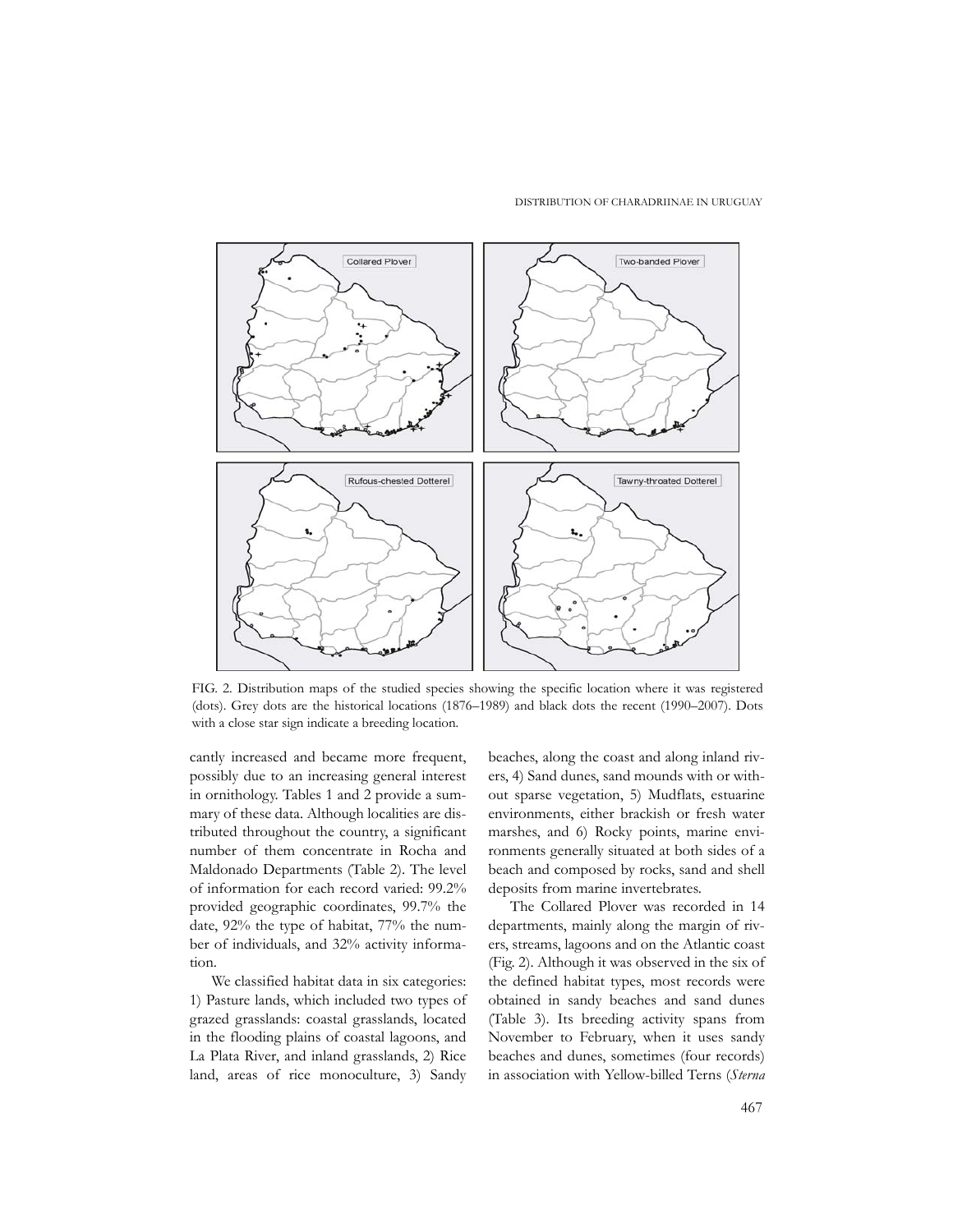#### ALFARO *ET AL.*

TABLE 3. Percentage of individuals of each species found in each of the six environments. Unknown means the percentage of individuals that was registered without a specific indication of the environment.

| Species                 | Habitats                      |                  |           |                          |          |          |                                     |                                        |
|-------------------------|-------------------------------|------------------|-----------|--------------------------|----------|----------|-------------------------------------|----------------------------------------|
|                         | Sand<br>dunes                 | Sandy<br>beaches |           | points                   | lands    | lands    | Mudflats Rocky Pasture Rice Unknown | Number of<br>registered<br>individuals |
| Collared Plover         | $24.40\%$                     | $66\%$           | $12.60\%$ | $1.40\%$                 | $3\%$    | $6\%$    | $2,80\%$                            | 569                                    |
| Two-banded Plover       | $\overbrace{\phantom{aaaaa}}$ | 82%              | 70.60%    | $\overline{\phantom{m}}$ | $0.40\%$ | $\equiv$ | 3,70%                               | 1231                                   |
| Rufous-chested Dotterel | $0.10\%$                      | $2\%$            | 44.30%    | $0.03\%$                 | 75%      | $0.03\%$ | 0,20%                               | 4000                                   |
| Tawny-throated Dotterel |                               | 0.20%            | $6,60\%$  | $\overline{\phantom{m}}$ | $92\%$   |          | $1\%$                               | 485                                    |

*superciliaris*). Breeding was recorded in seven out of 85 localities: Balneario Solís, Maldonado Department (34º47'S, 55º23'W); Uruguay River, Río Negro Department (32º48'S, 58º05'W); Rocha Lagoon sandbar, La Paloma (34º40'S, 54º09'W), La Coronilla beach (33º53'S, 53º30'W, Rocha), and Cebollatí River (31º51'S, 55º29'W), all in Rocha Department; and Tacuarembó Grande River, Tacuarembó Department (31º51'S, 55º29'W, Fig. 2). Numbers reported varied from 1 to 37 but, in 73% of the cases, the number of individuals was between 1 and 4. The highest concentrations were observed in Verde Island (33º56'S, 53º29'W) (37, Aug 2005), Rocha Lagoon sandbar (20, Feb 2006) and La Coronilla beach (35, Jul 2005) in Rocha; Uruguay River, Rio Negro (32º43'S, 58º08'W) (20, Dec 2006); and in rice fields of Estancia La Rinconada, Lavalleja (33º28'S, 54º12'W) (17, Jun 2005).

The Two-banded Plover was distributed in the five southern Departments (Colonia, San José, Montevideo, Canelones, Maldonado and Rocha), mainly in sandy beaches and mudflats over the coast of the La Plata River and the Atlantic Ocean (Fig. 2, Table 3). The highest numbers were found in mudflats of José Ignacio Lagoon (310, Jul 2004) and Rocha Lagoon sandbar (92, Jun 1999). Late spring and summer records probably reflect the occurrence of oversummerers (Table 2). However, there is also a single record of breeding activity at Rocha Lagoon, where a pair with a fledgling was observed on 1 December 1998. Given the substantial field work done at this locality, the latter record probably reflects a very unusual event and not the existence of a resident population of this species in southeastern Uruguay. Surveys done at Rocha Lagoon sandbar during 1998 and 2006 show highest numbers recorded between late March and late August (Fig. 3).

The Rufous-chested Dotterel was observed in nine departments but most of the records were obtained in the five coastal ones (Table 2, Fig. 2). It was registered in all the habitat types, but more frequently in pasture lands and mudflats (Table 3). Maximum individual records were obtained in coastal grasslands of southwestern Rocha Lagoon (34º40'S, 54º17'W) (820, Jul 2006) and José Ignacio Lagoon (264, Jul 2006), and in inland grasslands of Estancia La Rinconada, Lavalleja (33º28'S, 54º12'W) (178, Jun 2005) and Cuchilla de Arerunguá, Salto (31º36'S, 56º51'W) (150, Jul 2005) Departments. This species was recorded from April to August, but there were two historical records from March (Durnford 1876, Alpin 1894) (Table 2). In Rocha Lagoon sandbar, it appears between May and August, usually in low numbers (Fig. 3).

The Tawny-throated Dotterel is the species with the fewest records, most of them historical (Table 1). Records were distributed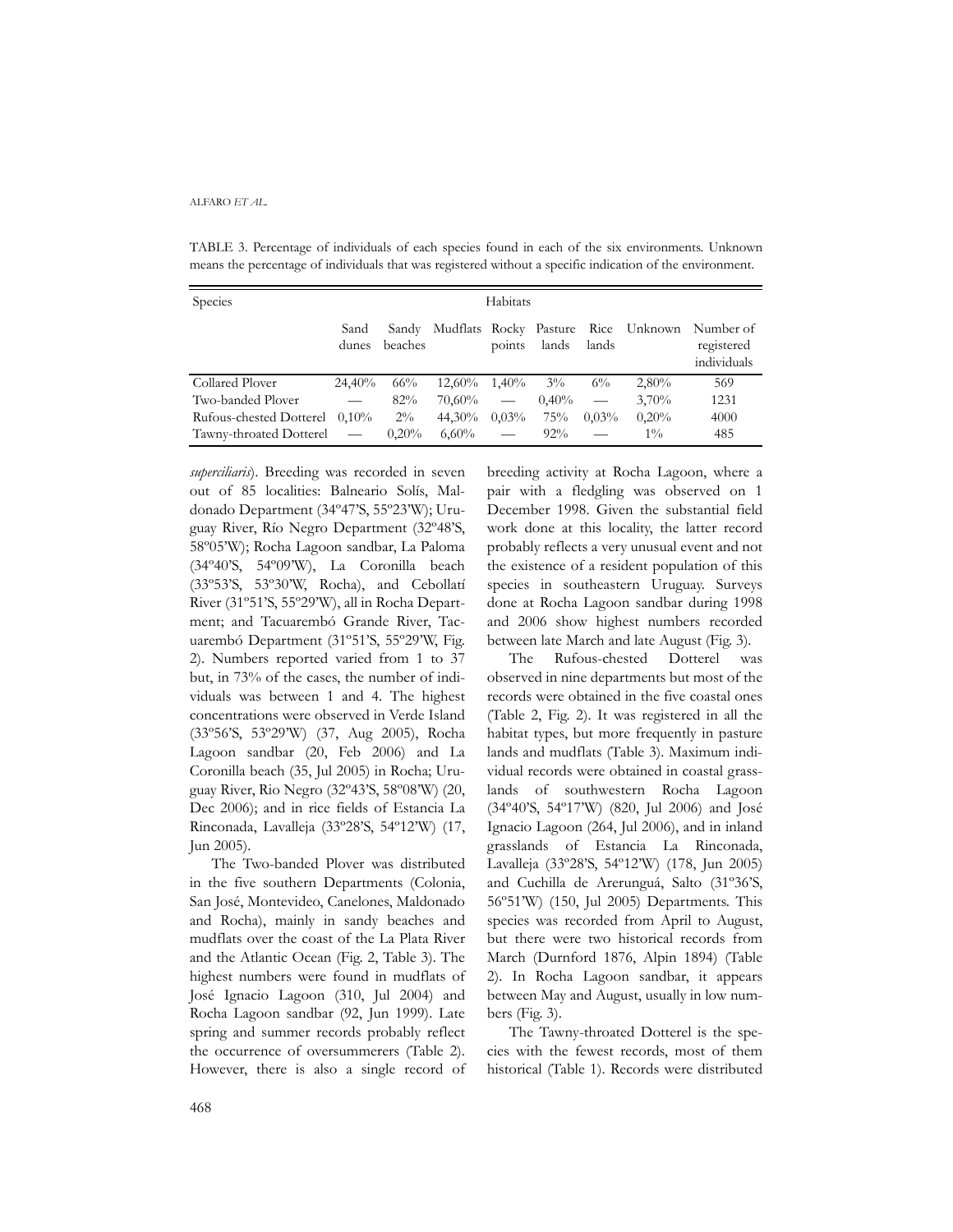

FIG. 3. Temporal variation in abundance of Two-banded Plovers and Rufous-chested Dotterels in Rocha Lagoon sandbar (Rocha, Uruguay) during 1998 and 2006.

among nine departments, mainly in inland grasslands (Table 2, Table 3, Fig. 2). Maximum numbers were found in coastal grasslands of Rocha Lagoon (93, Jul 2006) and in inland grasslands of Salto (50, Jul 2005) and Florida (33º56'S, 55º45'W) (40, Jun 2006) Departments. This species was observed associated with Rufous-chested Dotterel in Rocha and Salto, and with Chocolate-vented Tyrant (*Neoxolmis rufiventris*) in Florida and Salto. Records have been obtained between April to August (Table 2).

## DISCUSSION

This study shows that Neotropical Charadrii-

nae shorebirds are well represented and widely distributed in Uruguay. Particularly, the abundances registered for the three migrant species indicate that Uruguay is an important wintering ground along their Atlantic distribution. The Collared Plover is known as an inhabitant of coastal and aquatic environments distributed along the southern and western Uruguay (Uruguay River, La Plata River, and the Atlantic Ocean) and in main inland rivers and streams (Teague 1955, Gerzenstein 1965, Gore & Gepp 1978, Azpiroz 2003). Our data supports this view although most of the available information was gathered in Maldonado and Rocha Departments. The association of Collared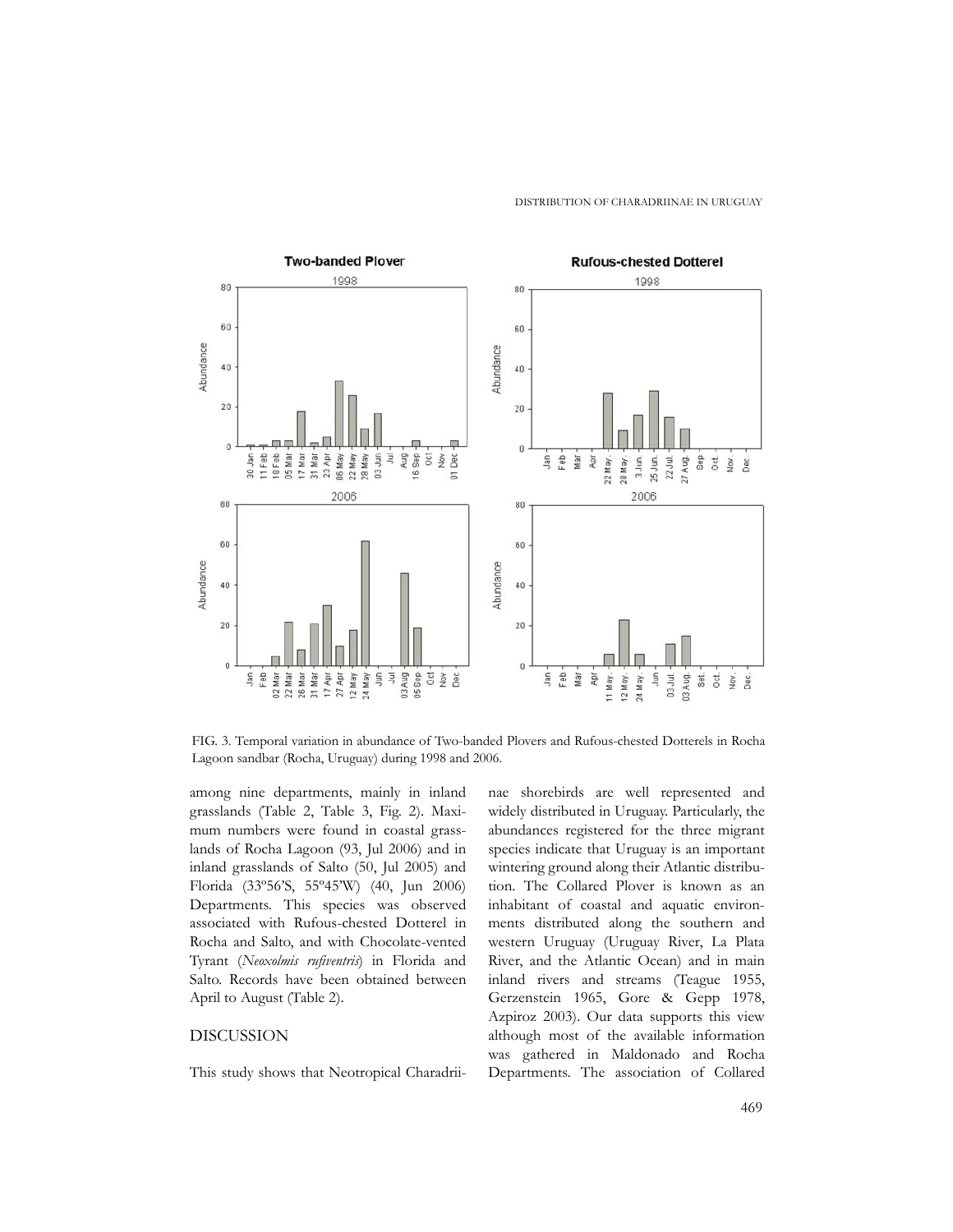#### ALFARO *ET AL.*

Plovers with Yellow-billed Terns during the breeding season has also been found in Buenos Aires Province, Argentina (Maugeri 2005). In this type of associations between *Charadrius* plovers and *Sterna* terns, the former are thought to benefit from the tern's strong anti-predator behavior (Maugeri 2005, Nguyen *et al.* 2006). This strategy has been observed at least four times in Uruguay but more research is needed to understand its influence on Collared Plover breeding success.

The Two-banded Plover uses coastal areas (especially mudflats and sandy beaches) along the La Plata River and the Atlantic Ocean, mainly during fall and winter (Teague 1955, Gerzenstein 1965, Gore & Gepp 1978, Azpiroz 2003). In the coast of Buenos Aires Province and southern Brazil, it was observed in estuarine and marine habitats (Blanco *et al.* 2006, Vooren & Chiaradia 1990). As in the case of Buenos Aires Province and southern Brazil (Myers & Myers 1979, Vooren & Chiaradia 1990), the species can be found throughout the year in Uruguay, but is far more numerous in fall and winter. The largest concentrations were reported from José Ignacio Lagoon (Maldonado), with numbers similar to those found in southern Brazil (Vooren & Chiaradia 1990). Interestingly, mudflats at José Ignacio Lagoon have high concentrations of southwestern Atlantic burrowing crab (*Chasmagnathus granulata*), a feature also present in areas along the coast of Buenos Aires Province where the species is most common (Botto *et al.* 2000, Blanco *et al.* 2006). As already mentioned, the single breeding record obtained in the Rocha Lagoon probably reflects a very unusual event.

The Rufous-chested Dotterel was found in coastal areas as well as grasslands in the southern coastal departments of the country (Teague 1955, Gerzenstein 1965, Gore & Gepp 1978, Azpiroz 2003, Blanco *et al.* 2004). Most of the records of this species came from Rocha and Maldonado Departments, but it was also found repeatedly in grasslands of northern Uruguay (Salto Department). This species is common in grazed flooding pampas grasslands of Buenos Aires Province, but it has also been observed in mudflats along the southern coast of Brazil and Uruguay (Vooren & Chiaradia 1990, Isacch & Martínez 2003a, 2003b; Alfaro & Clara 2007). The largest numbers of this species were observed in pasture lands followed by mudflats, as it is also the case in Argentina (Blanco *et al.* 2004). Uruguay harbors large areas of pasture lands and this species is probably more widely distributed than what the current available records show. Numbers of this species recorded in coastal grasslands of Rocha Lagoon are very important from a regional perspective, being the highest ever recorder (Isacch & Martínez 2003a). The species presence in Uruguay (mainly April to August) is similar to seasonality patterns in Brazil (April–August) and Buenos Aires Province (April–September, Myers & Myers 1979, Vooren & Chiaradia 1990, Isacch & Martínez 2003b, Alfaro & Clara 2007).

Uruguayan records of the Tawny-throated Dotterel have been scarcely reported in the literature (Teague 1955, Gore & Gepp 1978, Azpiroz 2003) and we were able to obtain few additional unpublished observations. General sources indicate that the species is found in grasslands throughout the country (Teague 1955, Gore & Gepp 1978, Azpiroz 2003). In Buenos Aires Province, this species is known to use pasture lands and plowed fields during the non-breeding season (late April to late August, Isacch & Martínez 2003a, Isacch & Martínez 2003b, Blanco *et al.* 2004). Our data indicate that this species uses inland and coastal grasslands for feeding and resting during the same time period. Records of this species were largely confined to the southern departments, with only a few concentrated in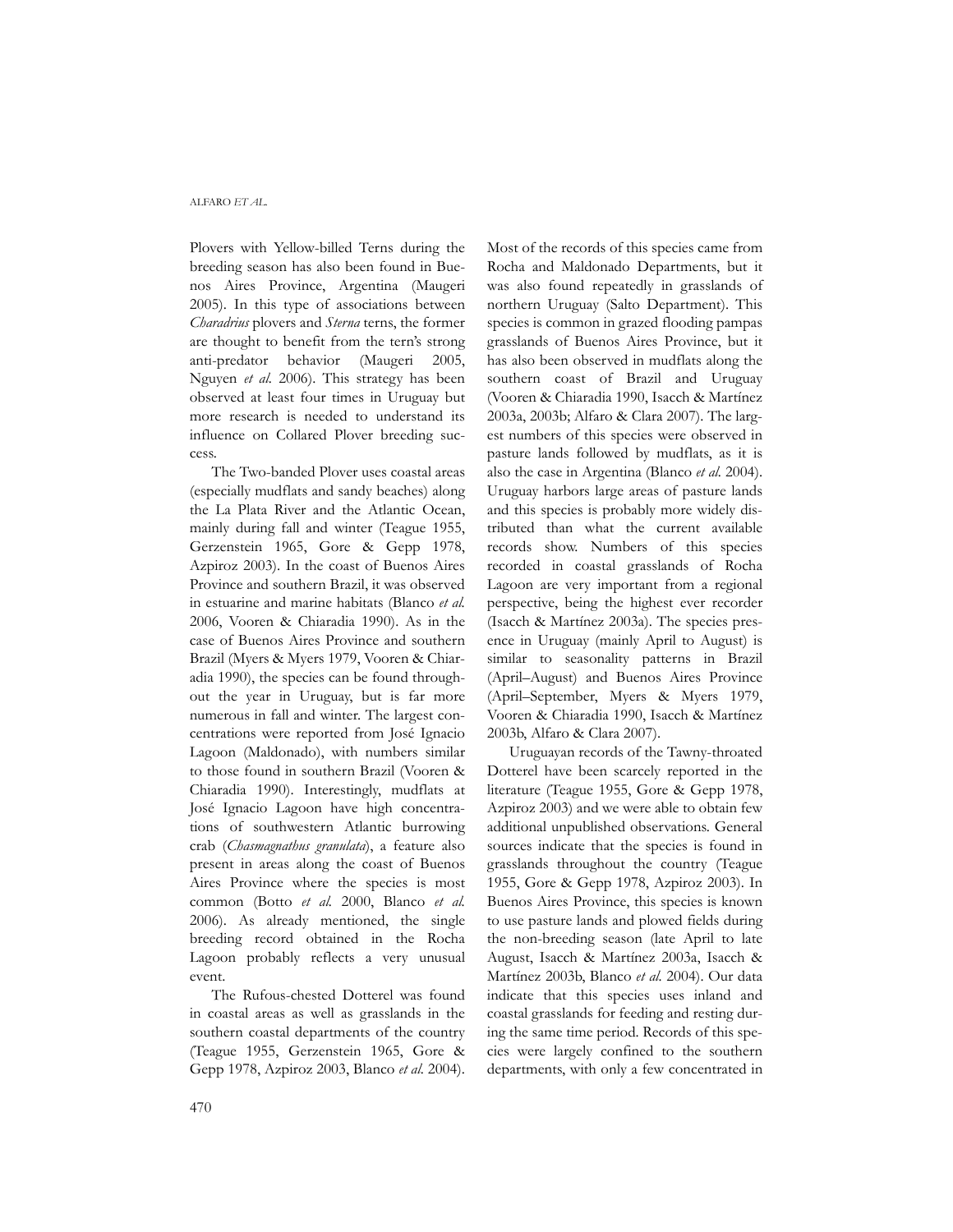southwestern Salto, in northern Uruguay. Lack of observations in other regions of the country probably reflects limited survey efforts in such areas. The highest numbers were registered in the coastal grasslands surrounding the Rocha Lagoon; these concentrations, however, were smaller than those reported in grasslands of Buenos Aires Province (Isacch & Martínez 2003a).

Due to several factors (e.g., ease of access, occurrence of many areas with high concentrations of birds), ornithological research in Uruguay, especially in the case of shorebirds and other migratory species, has largely concentrated in areas relatively close to Montevideo (i.e., southern Uruguay). Thus, in this analysis, the importance of coastal areas may have been overvalued to some extent, but more importantly, the relevance of inland sites has very probably been underestimated. However, this is a valid first approximation of the distribution and biology of the study species in Uruguay. This should serve as a basis for future research which identifies the places used by these species as well as their absences.

Our study highlights the importance of sites such as Rocha Lagoon, José Ignacio Lagoon and the native grasslands of southeastern Salto Department as important wintering areas for Neotropical migrant plovers. Rocha Lagoon and José Ignacio Lagoon are included in the MAB-UNESCO Reserve of the Eastern Wetlands of Uruguay, and Rocha Lagoon is also a National Park and Protected Area, but both lagoons lack a management plan. Native grasslands in Salto are private lands and thus are protected only by their owners. We believe that the information presented here will provide a baseline for future studies on the ecology and conservation of these species and their environments.

## ACKNOWLEDGMENTS

We specially thank Santiago Claramunt,

Alfredo Rocchi, Agustín Carriquiry, César Fagundez, Juán Carlos Gambarotta, S. Olson, C. Milensky, PROBIDES and Averaves Association for providing unpublished data. We are grateful to Joaquín Aldable for providing National Museum of Natural History skin information and other unpublished personal data and for helpful comments on an early draft of this manuscript. We are also grateful to Julián Torres Dowdall, Graciela Escudero and two anonymous reviewers for helpful comments and suggestions on this manuscript. MAl thanks the ranch owners of Estancia La Rinconada in Rocha Lagoon, and the ranger of Rocha Lagoon, Héctor Caymaris, for his essential help during 2006 field surveys. AA field work in Maldonado and Rocha departments was supported by PROBIDES, and in Salto Department by Wildlife Conservation Society, Neotropical Grassland Conservancy, Rufford Maurice Laing Foundation, and Cleveland Zoological Society. We thank Graciela Escudero and Julián Torres Dowdall for the invitation to present this study in a symposium at the 2007 NOC.

#### REFERENCES

- Alfaro, M., & M. Clara. 2007. Assemblage of shorebirds and seabirds on Rocha Lagoon sandbar, Uruguay. Ornitol. Neotrop. 18: 421–432.
- Alpin, O. 1894. On the birds of Uruguay. Ibis 6: 119–215.
- Azpiroz, A. 2003. Aves del Uruguay. Lista e introducción a su biología y conservación. Aves Uruguay-GUPECA, Montevideo, Uruguay.
- Blanco E. D., R. B. Lanctot, J. P. Isacch, & V. A. Gill. 2004. Pastizales templados del sur de América del Sur como hábitat de aves playeras migratorias. Ornitol. Neotrop. 15 (Suppl.): 159–167.
- Blanco, D. E., P. Yorio, P. F. Petracci, & G. Pugnali. 2006. Distribution and abundance of nonbreeding shorebirds along the coast of the Buenos Aires Province, Argentina. Waterbirds 29: 381–390.
- Botto, F., G. Palomo, O. Ibirarne, & M. M. Mar-